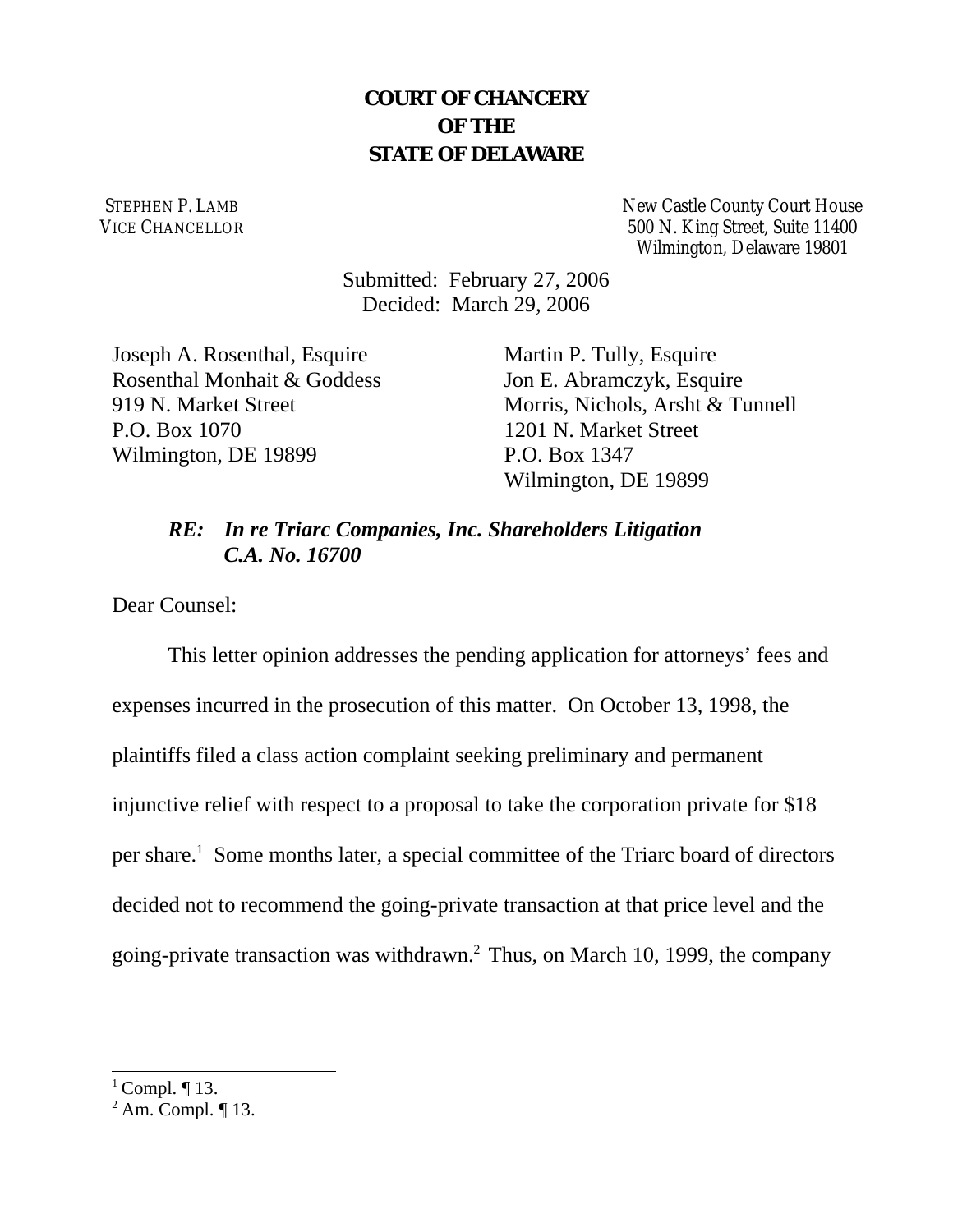announced the withdrawal of the \$18 per share offer. In that same announcement, the company stated that the board of directors had approved a Dutch auction tender offer in which Triarc would seek the tender of up to an aggregate of 5.5 million shares of the company's common stock at a price not lower than \$16.25 and not higher than \$18.25 per share.<sup>3</sup>

The plaintiffs amended their complaint on March 26, 1999 to challenge the adequacy of the disclosures contained in Triarc's tender offer materials sent to stockholders. The amended complaint alleged that the defendants breached their fiduciary duty of candor by failing to disclose the material fact that the special committee found the \$18 per share going-private offer to be inadequate.<sup>4</sup> The amended complaint further alleged that the plaintiffs and the other members of the class would be irreparably harmed unless the tender offer materials were supplemented to disclose all material information.<sup>5</sup>

Shortly thereafter, Triarc supplemented its tender offer materials.<sup>6</sup> Among other things, Triarc informed the shareholders that the chairman of the special

<sup>3</sup> *Id.* at ¶ 15. Under the Dutch auction procedure, each tendering shareholder was directed to state the number of shares tendered and at what price within the specified range. Triarc would then pay the lowest price per share necessary to purchase no more than a total of 5.5 million shares at a price at or above the tender price for each share purchased.

<sup>4</sup> Am. Compl. ¶ 17.

 $^{5}$  *Id.* at ¶ 18.

 $6$  J. Decl. in Support of Pl.'s Appl.  $\P$  13; Hurwitz Decl.  $\P$  13.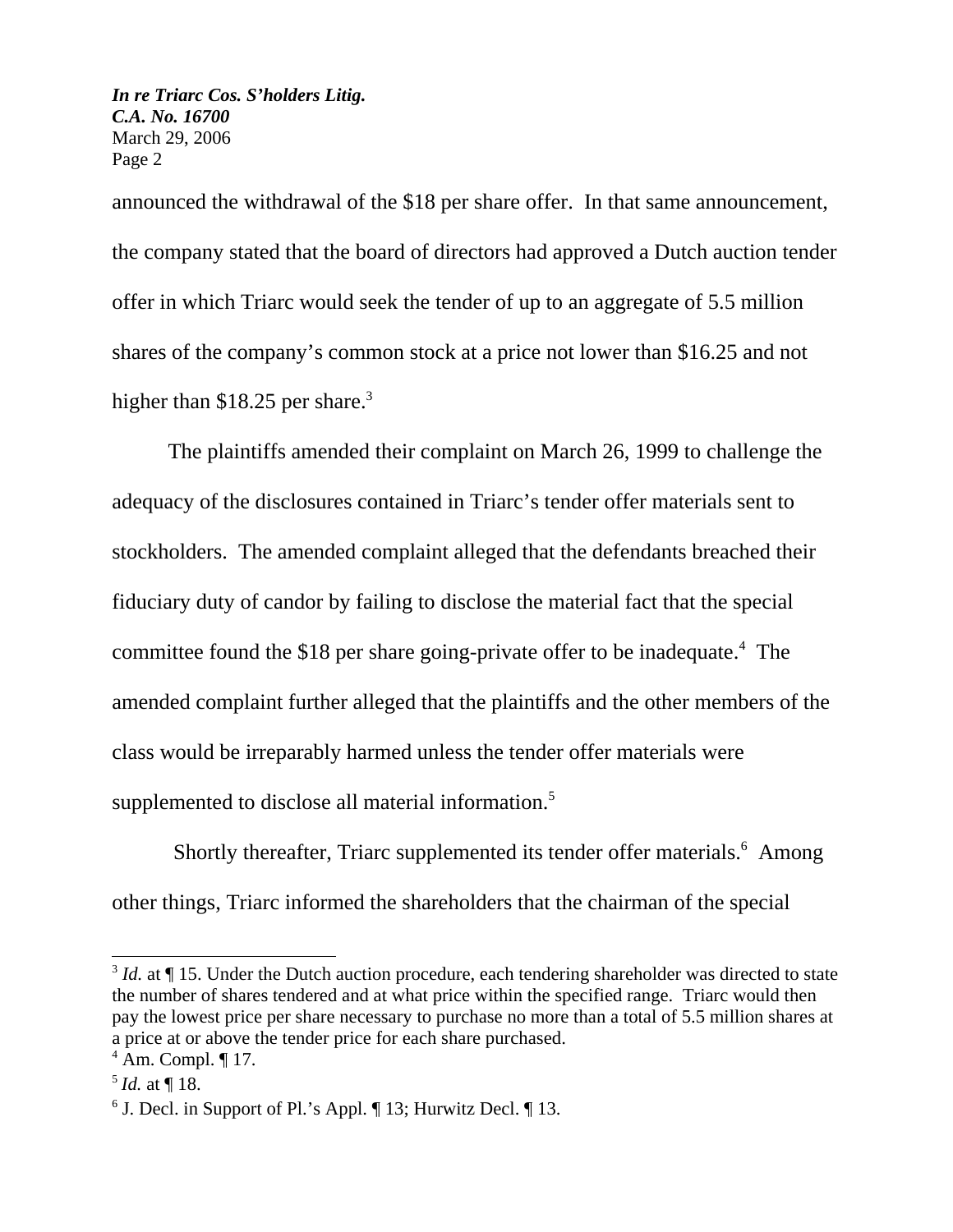committee told the potential purchasers in the going-private transaction that he believed, based upon a preliminary analysis that the special committee received from its investment bankers, that "the special committee would seek an increase in the \$18 per share proposal to a number in the low mid twenties."7 The plaintiffs argue that this corrective disclosure was material to each shareholder's decision whether to tender shares in the Dutch auction. The Dutch auction closed on April 22, 1999 with Triarc acquiring approximately 3.8 million shares (out of the potential 5.5 million) at \$18.25 per share.

On March 23, 1999, other Triarc shareholders filed a similar class action in the United States District Court for the Southern District of New York alleging that the Dutch auction disclosure materials were materially misleading in violation of Section 14(e) of the Securities and Exchange Act of 1934. To avoid duplication with the federal action, in October 2000, the parties agreed to stay this action in favor of the federal action, without prejudice to the plaintiffs' right to apply to the court for an award of attorneys' fees and expenses in connection with the benefits allegedly conferred upon Triarc's public shareholders from the supplemental disclosure.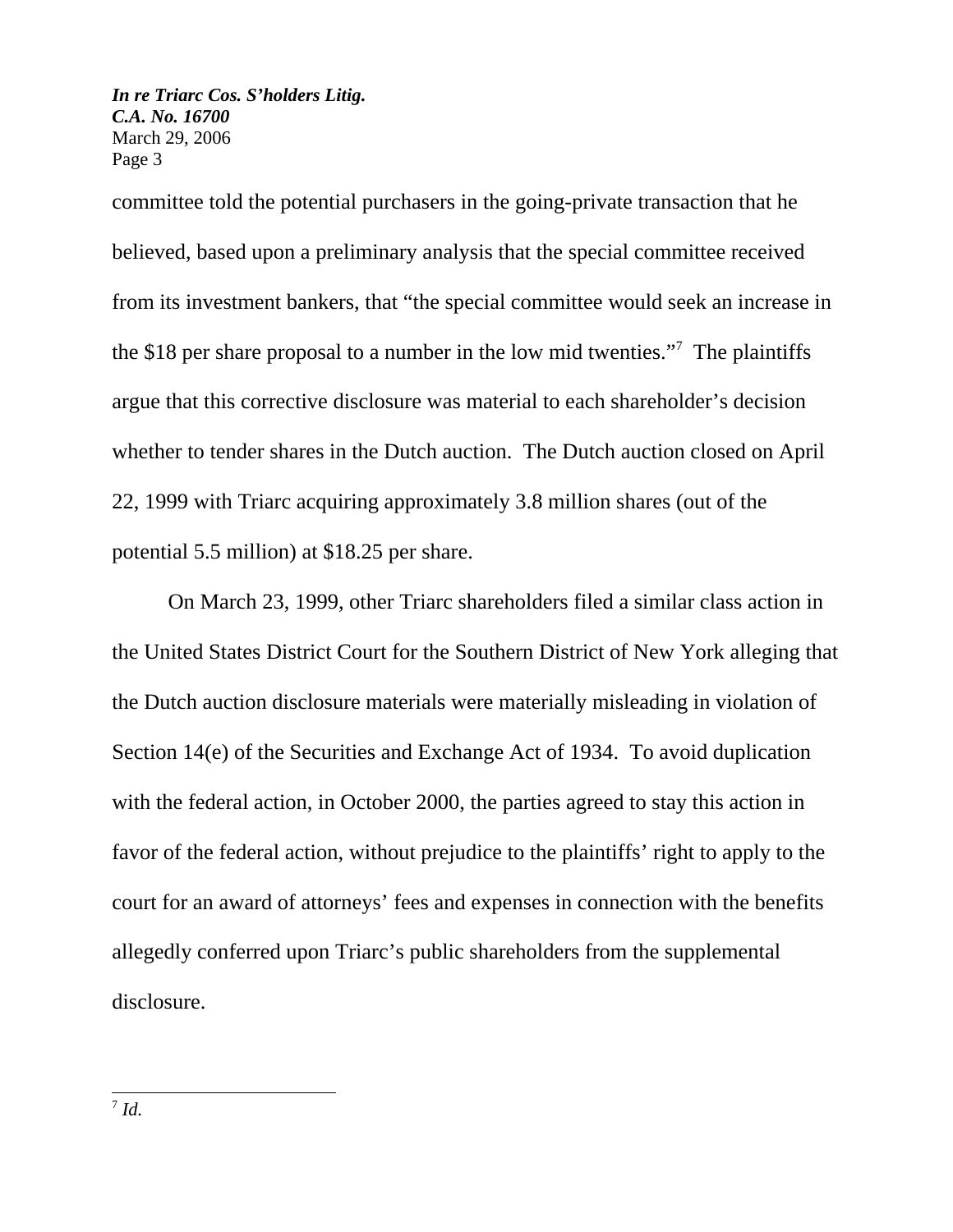Some years after the dismissal of the federal action, and in response to the court's request for a status report, the plaintiffs moved to dismiss this suit as moot on the basis that the disclosure amendments adequately addressed the plaintiffs' concerns.<sup>8</sup> The court granted the plaintiffs' motion to dismiss on October 27, 2005, and retained jurisdiction for the purpose of determining the plaintiffs' application for an award of counsel fees and reimbursement of expenses. Thereafter, the plaintiffs' counsel filed a motion requesting fees in the amount of \$250,000 and reimbursement of expenses in the amount of  $$6,225.66$ .<sup>9</sup>

Both sides have submitted briefs and/or affidavits in connection with that motion. The plaintiffs argue that they are entitled to fees and expenses because their efforts caused Triarc to amend its offer to purchase to disclose the material fact that the special committee found the \$18 per share price in the proposed buyout transaction inadequate. They contend that this was a material disclosure that enabled Triarc shareholders to make an informed decision as to whether to tender their shares and at what price in the Dutch auction.

<sup>&</sup>lt;sup>8</sup> On October 17, 2002, the federal court granted summary judgment in favor of the defendants and denied the plaintiffs' motion for class certification on the ground that the plaintiffs were not injured because they had not tendered in the Dutch auction.

<sup>&</sup>lt;sup>9</sup> The plaintiffs' counsel are seeking fees for services rendered from October 12, 1998, one day prior to the date that they filed the original complaint, through October 20, 2000, the date that the parties agreed to stay this action.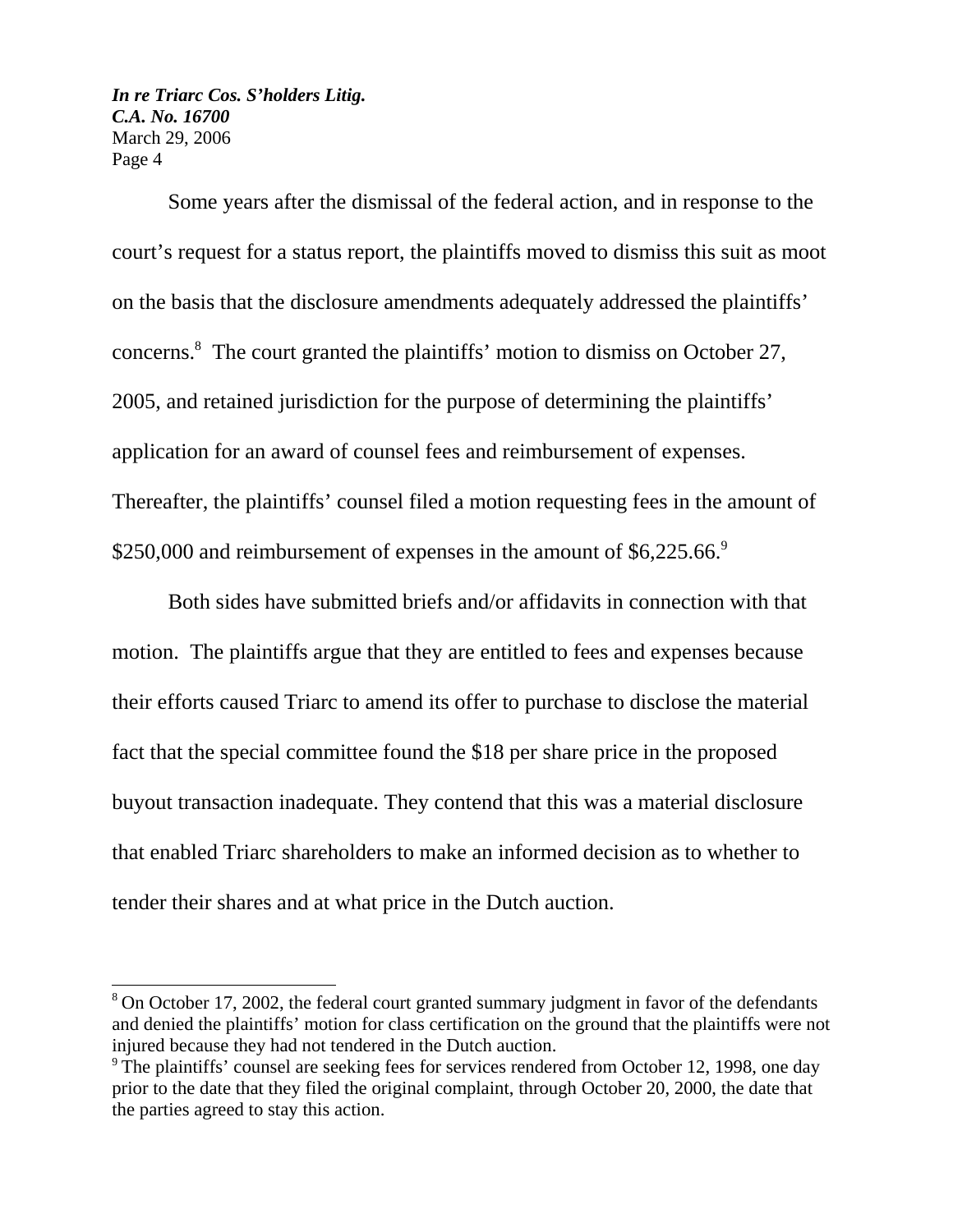Under Delaware law, "when the litigation results in benefit to all members of a class, the successful litigant is entitled to an allowance for counsel fees to be paid from the fund or property which his efforts have created."10 In a derivative suit, an award of fees to the plaintiffs' counsel is justified if the action conferred some benefit upon the corporation and "the action, when filed, was meritorious and had a causal connection to the conferred benefit."<sup>11</sup> Here, the court concludes that the plaintiffs have met this standard and that they are entitled to recover from the corporation for a benefit conferred generally on the non-controlling stockholders.<sup>12</sup>

The court finds that the amended complaint was meritorious when filed. "A claim is meritorious within the meaning of the rule if it can withstand a motion to dismiss on the pleadings if, at the same time, the plaintiff possesses knowledge of provable facts which hold out some reasonable likelihood of ultimate success."13 The plaintiffs have sufficiently alleged a claim for breach of the duty of candor with respect to the Dutch auction disclosure documents. The fact that the Triarc special committee was unwilling to recommend the \$18 per share buyout proposal due to adequacy concerns immediately before the announcement of the Dutch

<sup>10</sup> *Chrysler Corp. v. Dann*, 223 A.2d 384, 386 (Del. 1966).

<sup>11</sup> *Id.* at 386-87.

<sup>12</sup> *Tandycrafts Inc. v. Initio Partners*, 562 A.2d 1162, 1165 (Del. 1989).

 $13$  *Id.* ("It is not necessary that factually there be absolute assurance of ultimate success, but only that there be some reasonable hope.").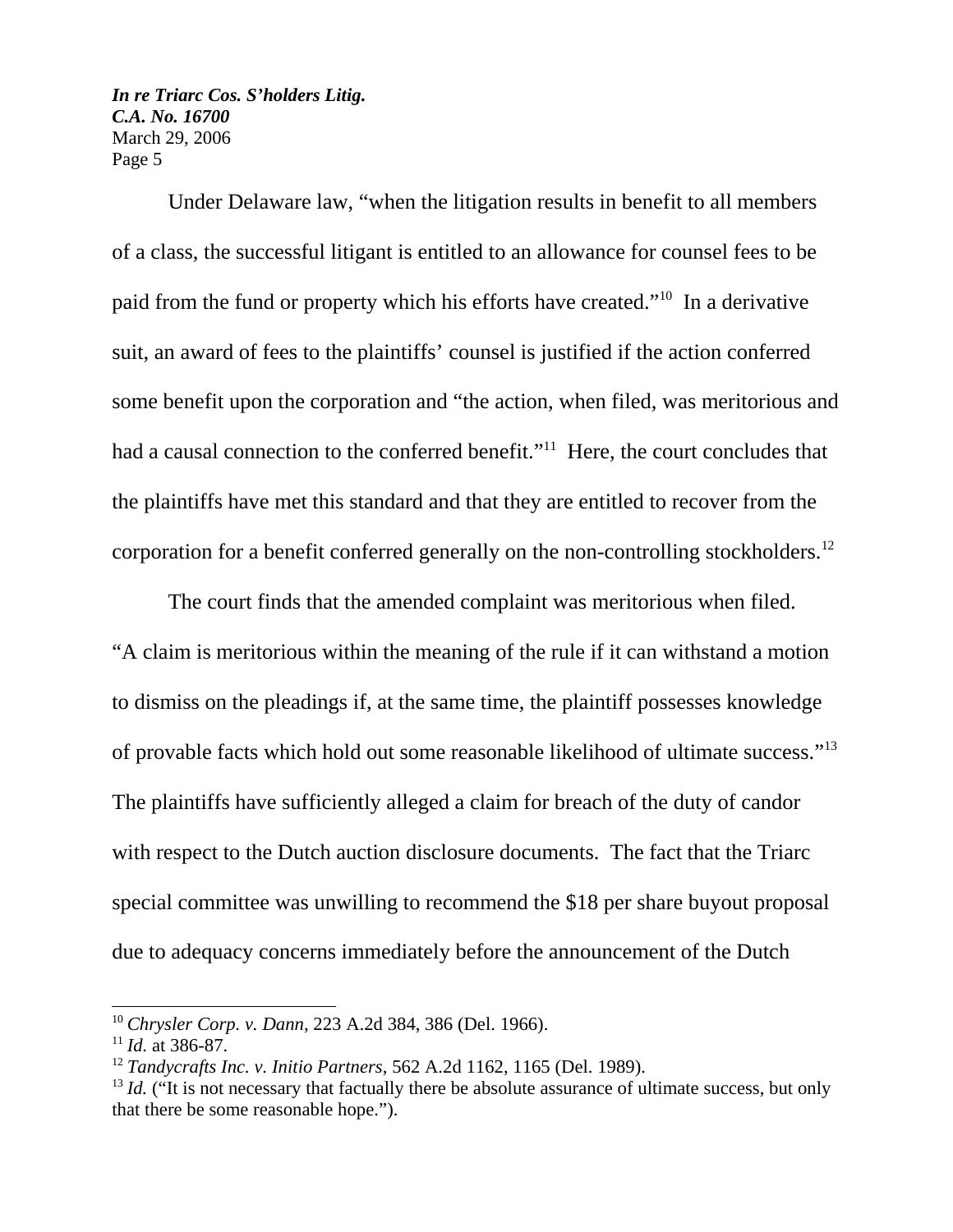auction tender offer was likely material to the shareholders in deciding whether to tender their shares at a price of not less than \$16.25 and not more than \$18.25 per share. Thus, when Triarc amended its disclosures and rendered this suit moot, a benefit was conferred on Triarc and its shareholders.<sup>14</sup>

Nevertheless, the court is not able to conclude that the requested amount of  $$250,000$  plus expenses is reasonable under the circumstances.<sup>15</sup> The plaintiffs' counsel are only entitled to fees for the preparation of the amended complaint and their litigation efforts undertaken before the release of the corrective disclosures. For example, the plaintiffs' counsel are not entitled to recover attorneys' fees for their work in connection with the original complaint that concerned the later abandoned going-private proposal, as the abandonment of that proposal is not claimed to have been caused by the litigation. Nor are the plaintiffs' counsel entitled to an award of fees or expenses for work performed after the defendants'

<sup>&</sup>lt;sup>14</sup> United Vanguard Fund v. Takecare, Inc., 693 A.2d 1076, 1080 (Del. 1997) (holding that if after a complaint is filed a defendant takes action that renders the claims asserted in the complaint moot, Delaware law imposes on it the burden of persuasion to show that no causal connection existed between the initiation of the suit and any later benefit to the shareholders). Triarc has not shown the absence of a causal relationship between the amended complaint and the supplemental disclosure.

<sup>&</sup>lt;sup>15</sup> *Chrysler Corp.*, 223 A.2d at 386 (explaining that the amount of the attorneys' fees is fixed by the sound discretion of this court); *Sugarland Indus. v. Thomas*, 420 A.2d 149-50 (Del. 1980) (holding that in determining the amount of attorneys' fees to award, Delaware courts must consider several factors including the "amount of time and effort applied to a case by counsel for plaintiff, the relative complexities of the litigation, the skills applied to their resolution by counsel, as well as any contingency factor and the standing and ability of petitioning counsel").